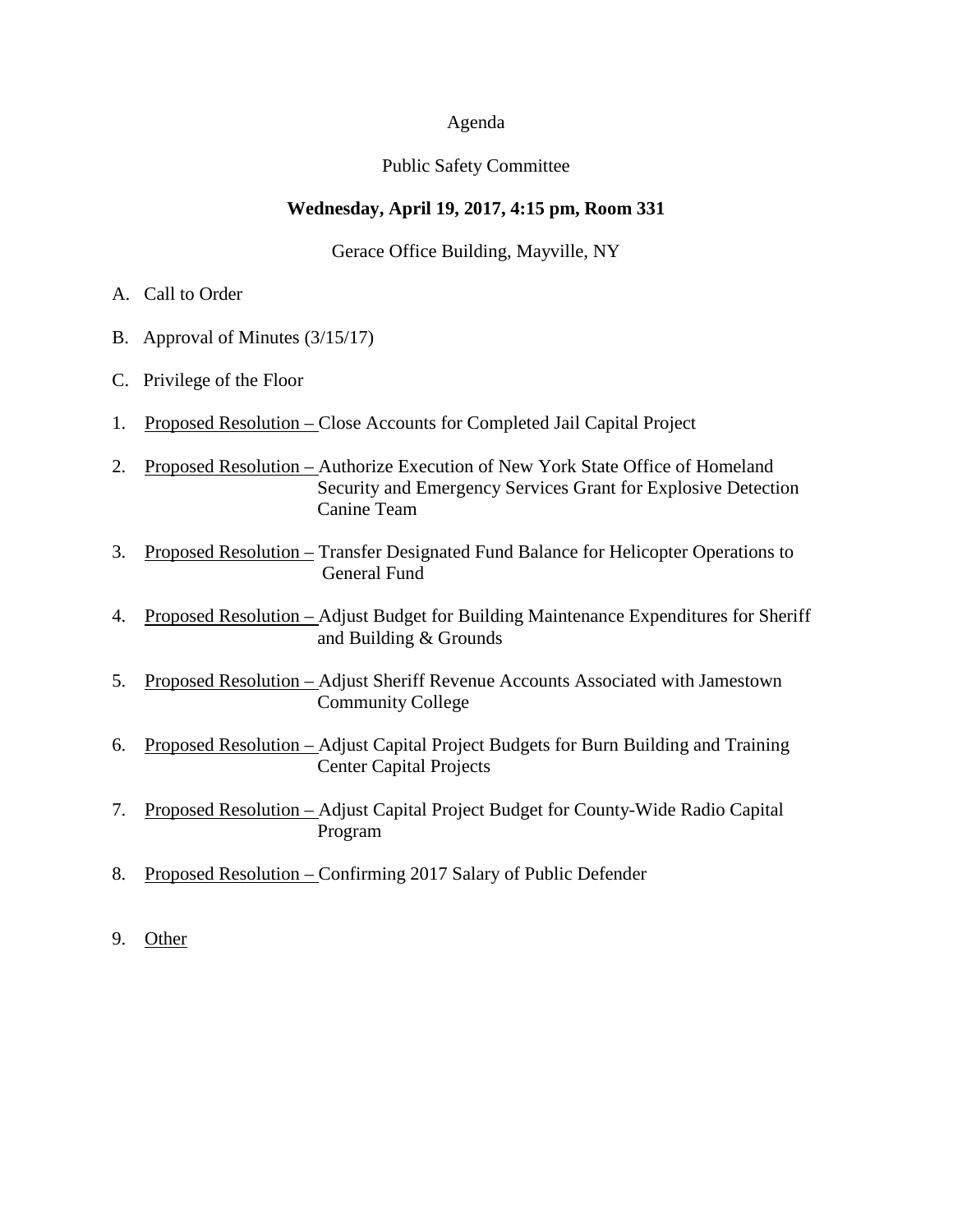**TITLE:** Close Accounts for Completed Jail Capital Project

**BY:** Public Safety and Audit & Control Committees:

**AT THE REQUEST OF:** County Executive Vincent W. Horrigan:

WHEREAS, Jail capital project H.3150.06917—Security Barriers (2014) has been completed and can be closed; now therefore be it

RESOLVED, That the Director of Finance, close capital account H.3150.06917 for any further expenditures, reconcile, post adjustments and begin capitalization as necessary; and be it further

RESOLVED, That, upon completion of audit and reconciliation of the closed capital account, any surplus or deficit be adjusted to the appropriate Fund or Reserve for Capital.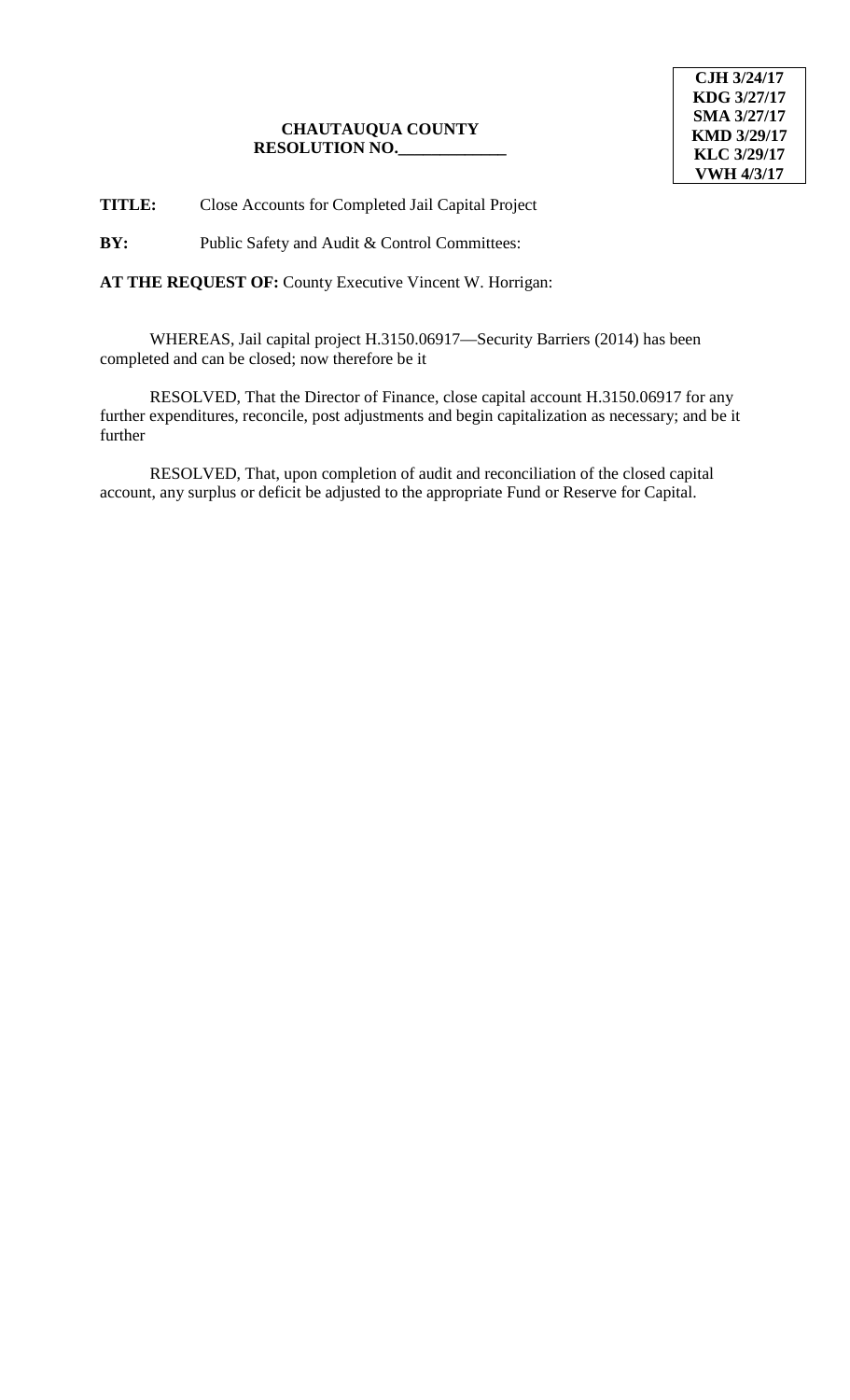**TITLE:** Authorize Execution of New York State Office of Homeland Security and Emergency Services Grant for Explosive Detection Canine Team

**BY:** Public Safety and Audit & Control Committees:

**AT THE REQUEST OF:** County Executive Vincent W. Horrigan:

WHEREAS, the Chautauqua County Sheriff received notice the State of New York approved the application for an Office of Homeland Security and Emergency Services Program Grant for further implementation of the Explosive Detection Canine Team; and

WHEREAS, the State of New York will provide funding for FY16 grant award T835669 in the amount of \$15,000, with no local funds, for the contract period from April 1, 2017 to August 31, 2019; and

WHEREAS, it is anticipated that the grant funds will not be used during the 2017 budget period so no budget adjustments will be required at this time; now therefore be it

RESOLVED, That the County Executive is authorized to execute an agreement to secure the grant funding with the New York State Office of Homeland Security.

#### **\_\_\_\_\_\_\_\_\_\_\_\_\_APPROVED \_\_\_\_\_\_\_\_\_\_\_\_\_VETOES (VETO MESSAGE ATTACHED)**

**County Executive Date**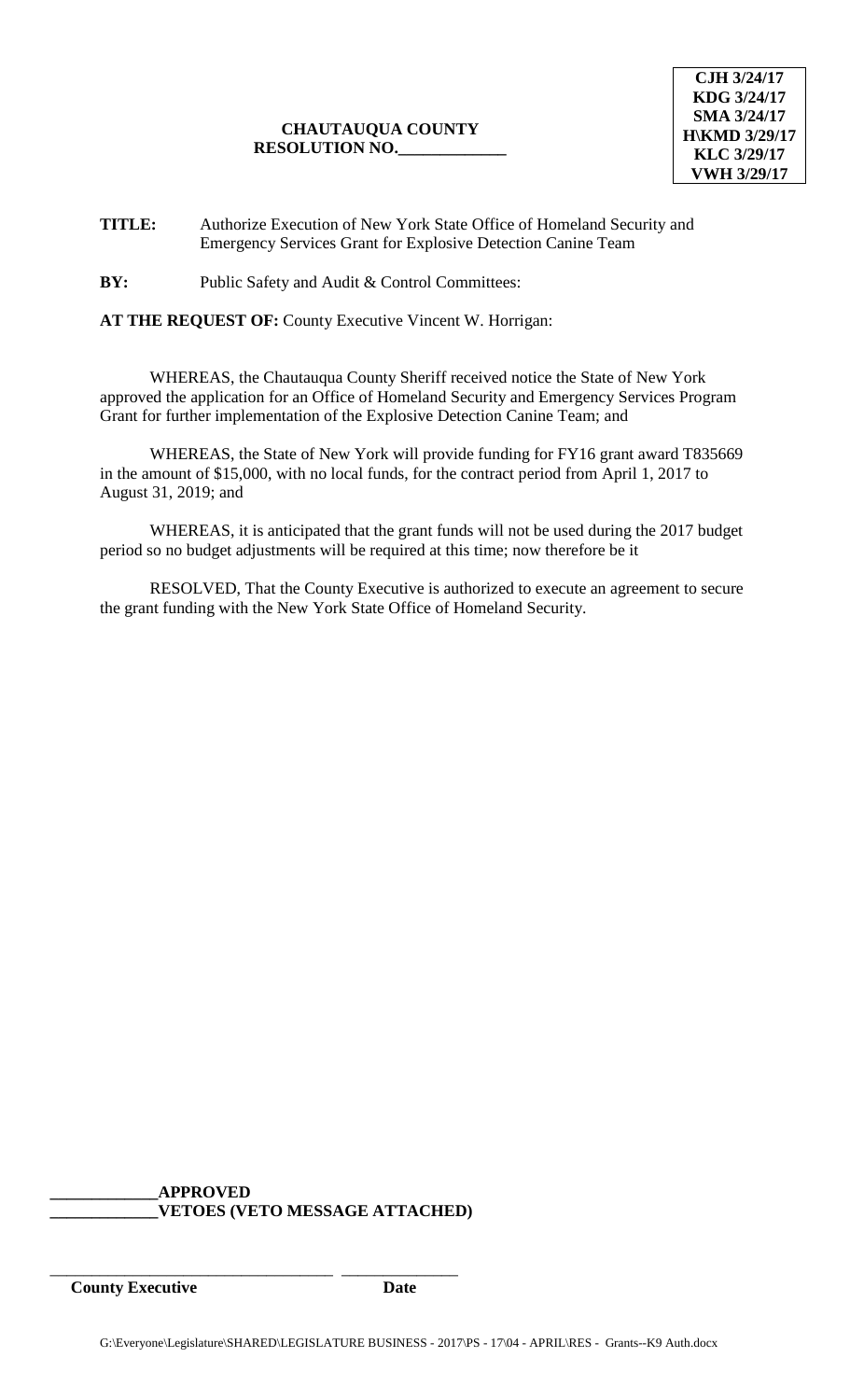**TITLE:** Transfer Designated Fund Balance for Helicopter Operations to General Fund

**BY:** Public Safety and Audit & Control Committees:

**AT THE REQUEST OF:** County Executive Vincent W. Horrigan:

WHEREAS, Resolution 152-91 designated the balance of proceeds from the sale of one Hiller 12E helicopter for the operation of County police helicopters and established a separate account for such purpose; and

WHEREAS, these and subsequent proceeds also designated for the operation of County police helicopters were included in capital project H.3110.511; and

WHEREAS, the unspent balance in account H.3110.511 at the end of 2016 was \$38,095; and

WHEREAS, Resolution 15-17 closed capital project H.3110.511 and designated the unspent balance in H.3110.511 for future operation of County police helicopters; and

WHEREAS, the Sheriff desires to use some of the designated funds to pay for the transportation cost of a used police helicopter donated from the U.S. Navy to Chautauqua County for future use as a police helicopter; now therefore be it

RESOLVED, That the County Legislature hereby confirms acceptance of the donation, and the Director of Finance is hereby directed to make the following changes:

INCREASE THE USE OF FUND BALANCE: A.----.----.917.0000 Fund Balance, Unassigned Fund Balance \$1,750

INCREASE APPROPRIATION ACCOUNT: A.3110.4 Contractual—Sheriff \$1,750

 **\_\_\_\_\_\_\_\_\_\_\_\_\_APPROVED \_\_\_\_\_\_\_\_\_\_\_\_VETOES (VETO MESSAGE ATTACHED)**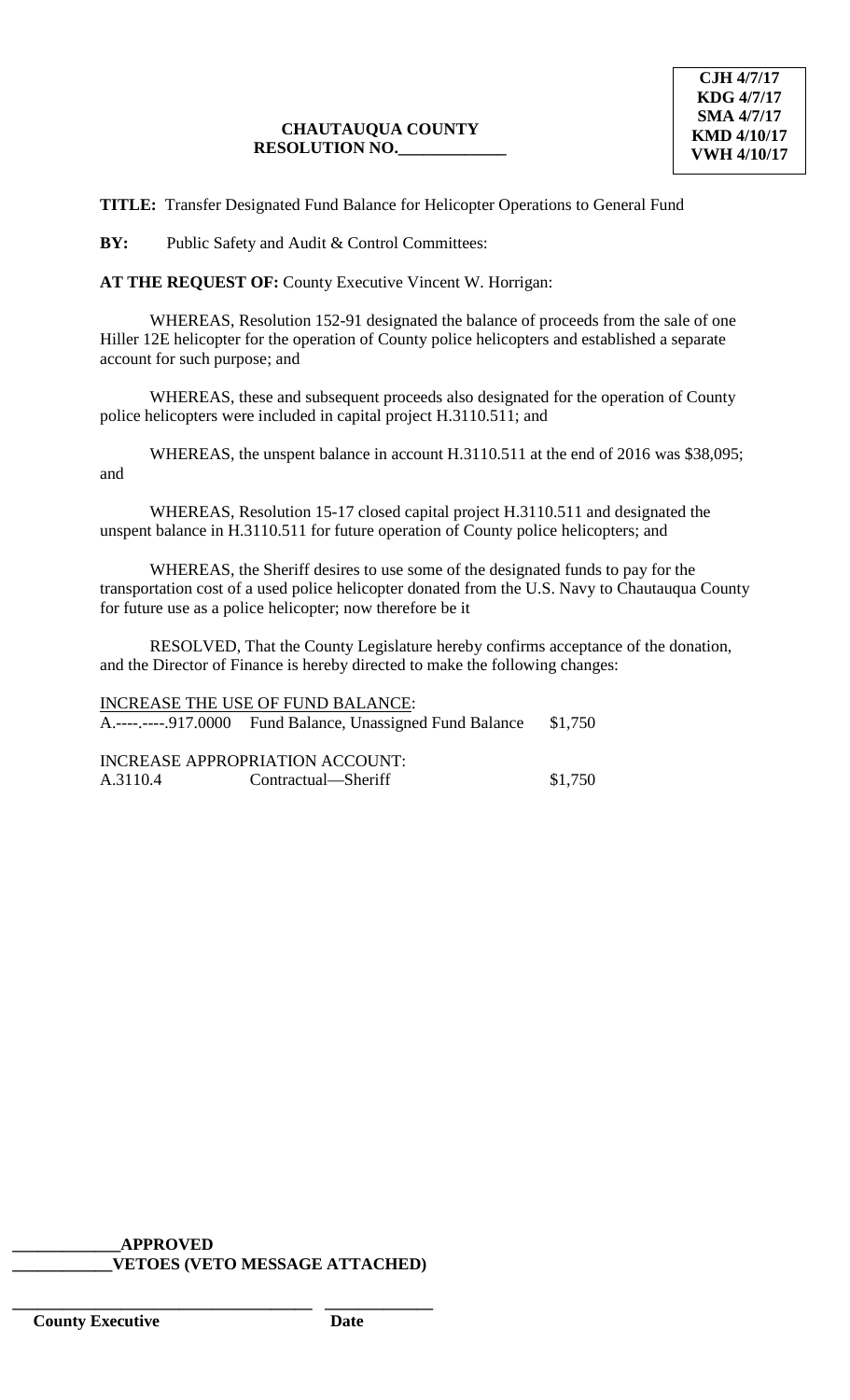GPS 4-6-17 CJH 4/7/17 KMW 4.7.17 SMA 4-7-17 KMD 4/7/17 VWH 4/10/17

**TITLE:** Adjust Budget for Building Maintenance Expenditures for Sheriff and Building & **Grounds** 

**BY:** Public Facilities, Public Safety, and Audit & Control Committees:

**AT THE REQUEST OF:** County Executive Vincent W. Horrigan:

WHEREAS, the Chautauqua County Jail desires that some maintenance and repair projects be undertaken by maintenance personnel from the Buildings and Grounds department; and

WHEREAS, the Buildings and Grounds department has personnel available to perform the work and should be compensated for said work; now therefore be it

RESOLVED, That the Director of Finance is hereby directed to make the following 2017 budgetary changes:

|                  | <b>INCREASE REVENUE ACCOUNT:</b> |                                         |       |          |
|------------------|----------------------------------|-----------------------------------------|-------|----------|
| A.1620.R221.0OTH |                                  | <b>Shared Services-Other</b>            |       | \$10,000 |
|                  |                                  |                                         |       |          |
|                  |                                  | <b>INCREASE APPROPRIATION ACCOUNTS:</b> |       |          |
| A.1620.1         |                                  | Personal Services—Buildings & Grounds   |       | \$5,600  |
| A.1620.8         |                                  | Employee Benefits—Buildings & Grounds   |       | \$4,400  |
|                  |                                  |                                         |       |          |
|                  |                                  |                                         | Total | \$10,000 |
|                  |                                  |                                         |       |          |
|                  |                                  | <b>INCREASE APPROPRIATION ACCOUNT:</b>  |       |          |
| A.3150.4         | Contractual—Jail                 |                                         |       | \$10,000 |
|                  |                                  |                                         |       |          |
|                  |                                  | DECREASE APPROPRIATION ACCOUNTS:        |       |          |
| A.3150.1         | Personal Services—Jail           |                                         |       | \$5,600  |
|                  |                                  |                                         |       |          |
| A.3150.8         | Employee Benefits—Jail           |                                         |       | \$4,400  |
|                  |                                  |                                         | Total | \$10,000 |

**\_\_\_\_\_\_\_\_\_\_\_\_\_APPROVED \_\_\_\_\_\_\_\_\_\_\_\_\_VETOES (VETO MESSAGE ATTACHED)**

\_\_\_\_\_\_\_\_\_\_\_\_\_\_\_\_\_\_\_\_\_\_\_\_\_\_\_\_\_\_\_\_\_\_ \_\_\_\_\_\_\_\_\_\_\_\_\_\_

**County Executive Date**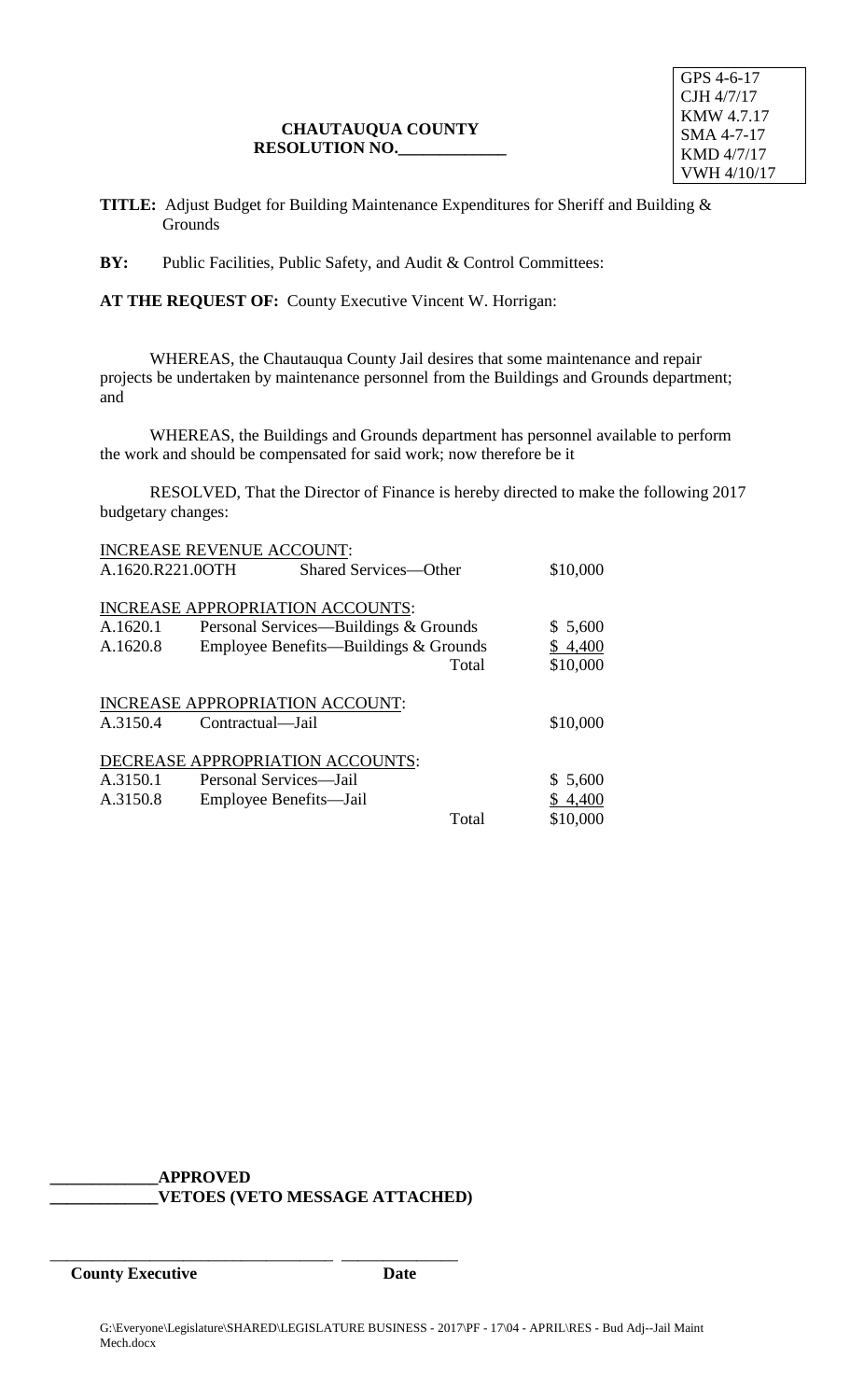**TITLE:** Adjust Sheriff Revenue Accounts Associated with Jamestown Community College

**BY:** Public Safety and Audit & Control Committees:

**AT THE REQUEST OF:** County Executive Vincent W. Horrigan:

WHEREAS, in the 2017 budget, revenues and expenditures for sub-department A.3110.3121 Basic Academy were consolidated into department A.3110 Sheriff; and

WHEREAS, it would be advantageous to consolidate all revenues associated with Jamestown Community College into one account in department A.3110 Sheriff; now therefore be it

RESOLVED, That the name of account A.3110.R226.0001 be changed from Chrgs: Oth Gov—JCC Reimb to Chrgs: Oth Gov—JCC; and be it further

RESOLVED, That the Director of Finance is hereby directed to make the following 2017 budgetary changes:

| <b>INCREASE REVENUE ACCOUNT:</b> |                                                              |          |  |  |  |
|----------------------------------|--------------------------------------------------------------|----------|--|--|--|
|                                  | A.3110.R226.0001 Shared Services—Chrgs: Oth Gov—JCC          | \$83,000 |  |  |  |
| DECREASE REVENUE ACCOUNT:        |                                                              |          |  |  |  |
|                                  | A.3110.R226.0000 Shared Services — Chrgs: Oth Gov—Pub Safety | \$83,000 |  |  |  |

**\_\_\_\_\_\_\_\_\_\_\_\_\_APPROVED \_\_\_\_\_\_\_\_\_\_\_\_\_VETOES (VETO MESSAGE ATTACHED)**

**County Executive Date**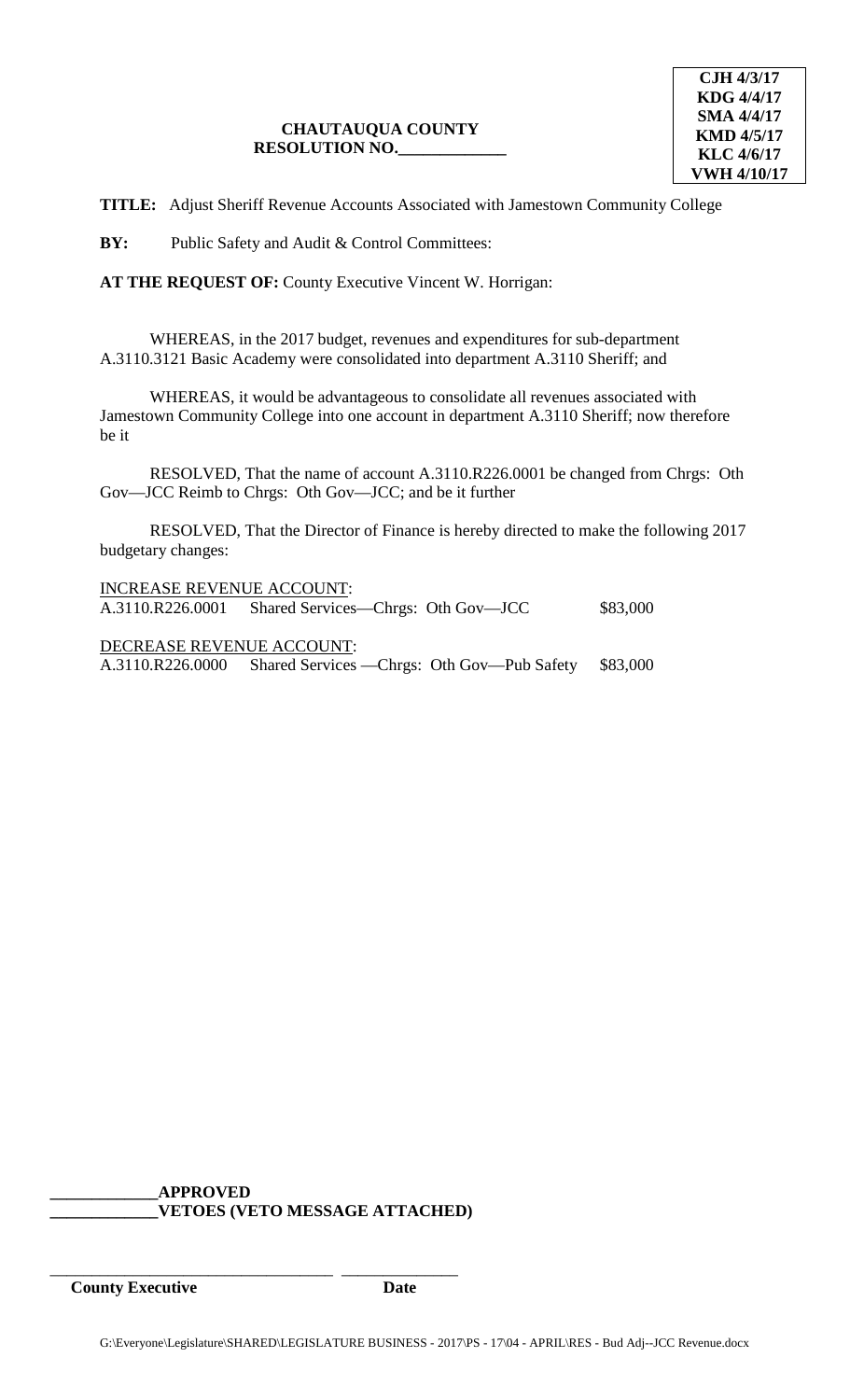

- TITLE: Adjust Capital Project Budgets for Burn Building and Training Center Capital Projects
- BY: Public Safety and Audit & Control Committees:

AT THE REQUEST OF: County Executive Vincent W. Horrigan:

WHEREAS, Training Center Enhancement capital project number H.3410.510 has an estimated surplus of \$15,356; and

WHEREAS, the total cost of Burn Building Reconstruction capital project number H.3410.14967 will exceed its budget; now therefore be it

RESOLVED, That the Director of Finance is hereby authorized and directed to make the following changes to the 2017 Capital Budget:

| DECREASE CAPITAL APPROPRIATION ACCOUNT:                      |          |
|--------------------------------------------------------------|----------|
| H.3410.510.4 Contractual—Training Center Enhance             | \$15,356 |
|                                                              |          |
| DECREASE CAPITAL REVENUE ACCOUNT:                            |          |
| H.3410.510.R503.1000 Interfund Transfer-Interfund Transfer   | \$15,356 |
|                                                              |          |
| INCREASE CAPITAL APPROPRIATION ACCOUNT:                      |          |
| H.3410.14967.4 Contractual—Burn Bldg Reconst-TTC             | \$15,356 |
|                                                              |          |
| ESTABLISH AND INCREASE CAPITAL REVENUE ACCOUNT:              |          |
| H.3410.14967.R503.1000 Interfund Transfer—Interfund Transfer | \$15,356 |

**\_\_\_\_\_\_\_\_\_\_\_\_\_APPROVED \_\_\_\_\_\_\_\_\_\_\_\_\_VETOES (VETO MESSAGE ATTACHED)**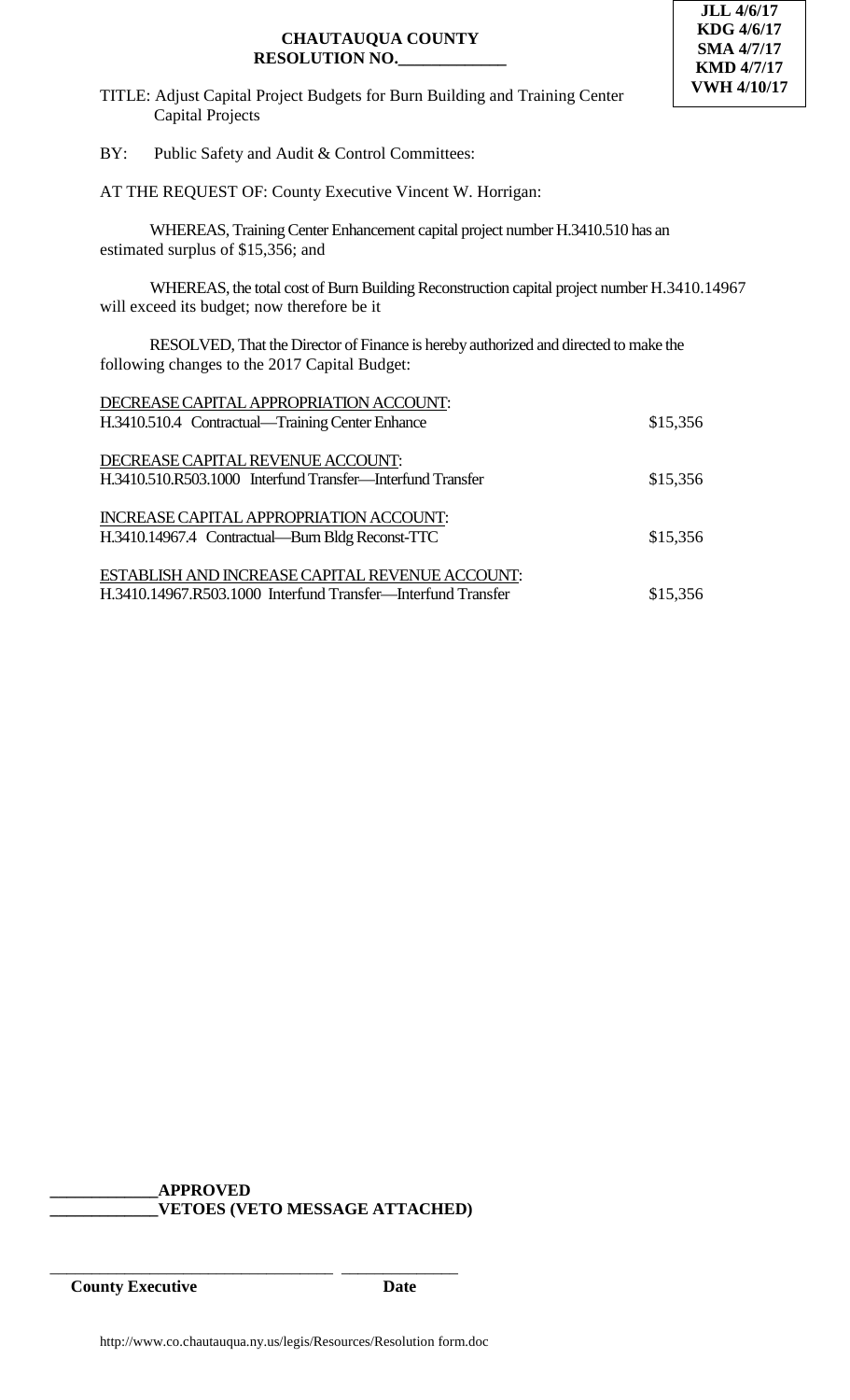**TITLE:** Adjust Capital Project Budget for County-Wide Radio Capital Project

**BY:** Public Safety and Audit & Control Committees:

**AT THE REQUEST OF:** County Executive Vincent W. Horrigan:

WHEREAS, pursuant to Resolution 211-12, the Chautauqua County Legislature authorized funding of the County's local share of a radio narrow banding project; and

WHEREAS, the budget for County-Wide Radio capital project number H.3110.06759 reflects only revenue and expenditures associated with the Round 2 Statewide Interoperable Communications Grant (SICG) authorized by Resolution No. 64-13, and does not include all revenues and costs of the project; and

WHEREAS, the Chautauqua County Office of the Sheriff has sufficient funds in a reserve account to purchase equipment for the County-Wide Radio capital project; and

WHEREAS, pursuant to Resolution No. 88-17, \$336,196 was returned to the Reserve for Capital due to the closure of the Emergency Communications and Dispatch capital project H.3110.542; and

WHEREAS, the estimated total expenditures for County-Wide Radio capital project number H.3110.06759 are now available; now therefore be it

RESOLVED, That A Fund Balance is appropriated as follows:

#### INCREASE THE USE OF FUND BALANCE:

| A.----,----878.0000 Fund Balance, Reserved Fund Balance—Reserve for Capital \$336,196  |           |
|----------------------------------------------------------------------------------------|-----------|
| A.----,----891.0000 Fund Balance, Reserved Fund Balance—Misc. Reserve: W-911 \$ 37,031 |           |
| Total                                                                                  | \$373,227 |

; and be it further

RESOLVED, That the Director of Finance is hereby authorized and directed to make the following changes to the 2017 Capital Budget:

| INCREASE APPROPRIATION ACCOUNT:         |                                         |           |  |  |  |
|-----------------------------------------|-----------------------------------------|-----------|--|--|--|
| $A.9950---9$                            | Interfund Transfers—Transfer to Capital | \$373,227 |  |  |  |
|                                         |                                         |           |  |  |  |
| INCREASE CAPITAL APPROPRIATION ACCOUNT: |                                         |           |  |  |  |
| H.3110.06759.4                          | Contractual—County-Wide Radio Project   | \$373,227 |  |  |  |
|                                         |                                         |           |  |  |  |
| INCREASE CAPITAL REVENUE ACCOUNT:       |                                         |           |  |  |  |
| H.3110.06759.R503.1000                  | Interfund Transfers—Interfund Transfer  | \$373,227 |  |  |  |
|                                         |                                         |           |  |  |  |

# **\_\_\_\_\_\_\_\_\_\_\_\_\_APPROVED**

\_\_\_\_\_\_\_\_\_\_\_\_\_\_\_\_\_\_\_\_\_\_\_\_\_\_\_\_\_\_\_\_\_\_ \_\_\_\_\_\_\_\_\_\_\_\_\_\_

**\_\_\_\_\_\_\_\_\_\_\_\_\_VETOES (VETO MESSAGE ATTACHED)**